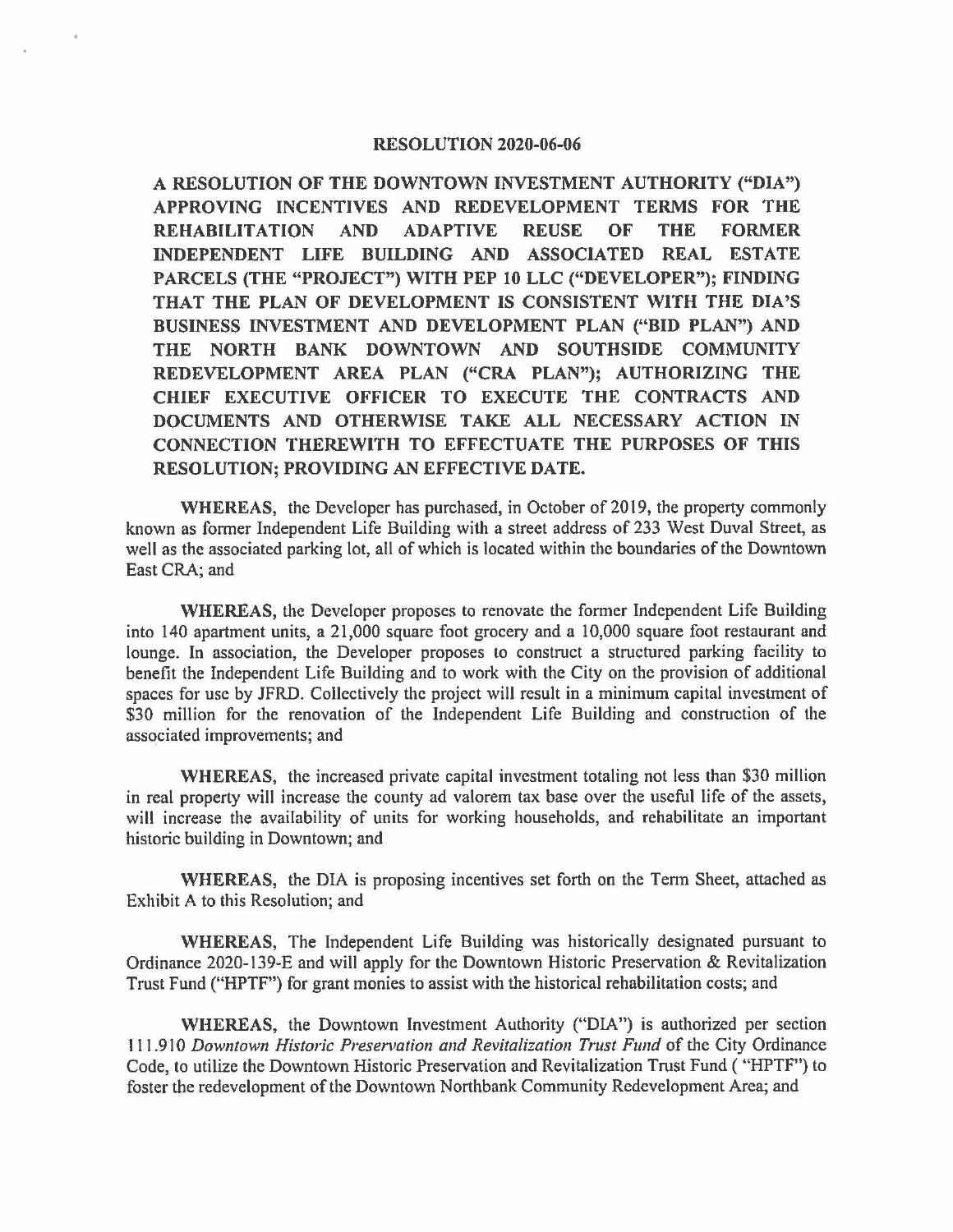RESOLUTION 2020-06-06 PAGE2 Of 2

**WHEREAS,** the Strategic Implementation Committee of the Downtown Investment Authority ("DIA") met on June 11, 2020 to consider the term sheet and recommendation of and HPTF grant which exceeds the program guidelines established by City Council and in excess of the dollar value for which exclusive authority is granted to DIA, and has recommended approval by the DIA of an HPTF grant in accordance with the terms contained in the term sheet attached hereto as Exhibit A; and

**NOW THEREFORE, BE IT RESOLVED, by the Downtown Investment Authority:** 

**Section 1.** The DIA finds that the recitals set forth above are true and correct and are incorporated herein by this reference.

**Section 2.** The DIA instructs the Chief Executive Officer of the Downtown Investment Authority to take all necessary actions, including the filing of legislation before the City Council, to provide funding of up to \$ 3,000,000 from the Downtown Historic Preservation and Revitalization Trust Fund for the redevelopment of the Independent Life Building in accordance with the terms set forth on the term sheet attached hereto as Exhibit A.

**Section 3.** The Chief Executive Officer is hereby authorized to execute the contracts and documents and otherwise take all necessary action in connection therewith to effectuate the purposes of this Resolution.

**Section 4.** The Effective Date of this Resolution is the date upon execution of this Resolution by the Chair of the DIA Board.

WITNESS: **DOWNTOWN INVESTMENT AUTHORITY** 

Craig Gibbs, Chairman Date

| VOTE: In Favor: | Opposed: | Abstained: |  |
|-----------------|----------|------------|--|
|                 |          |            |  |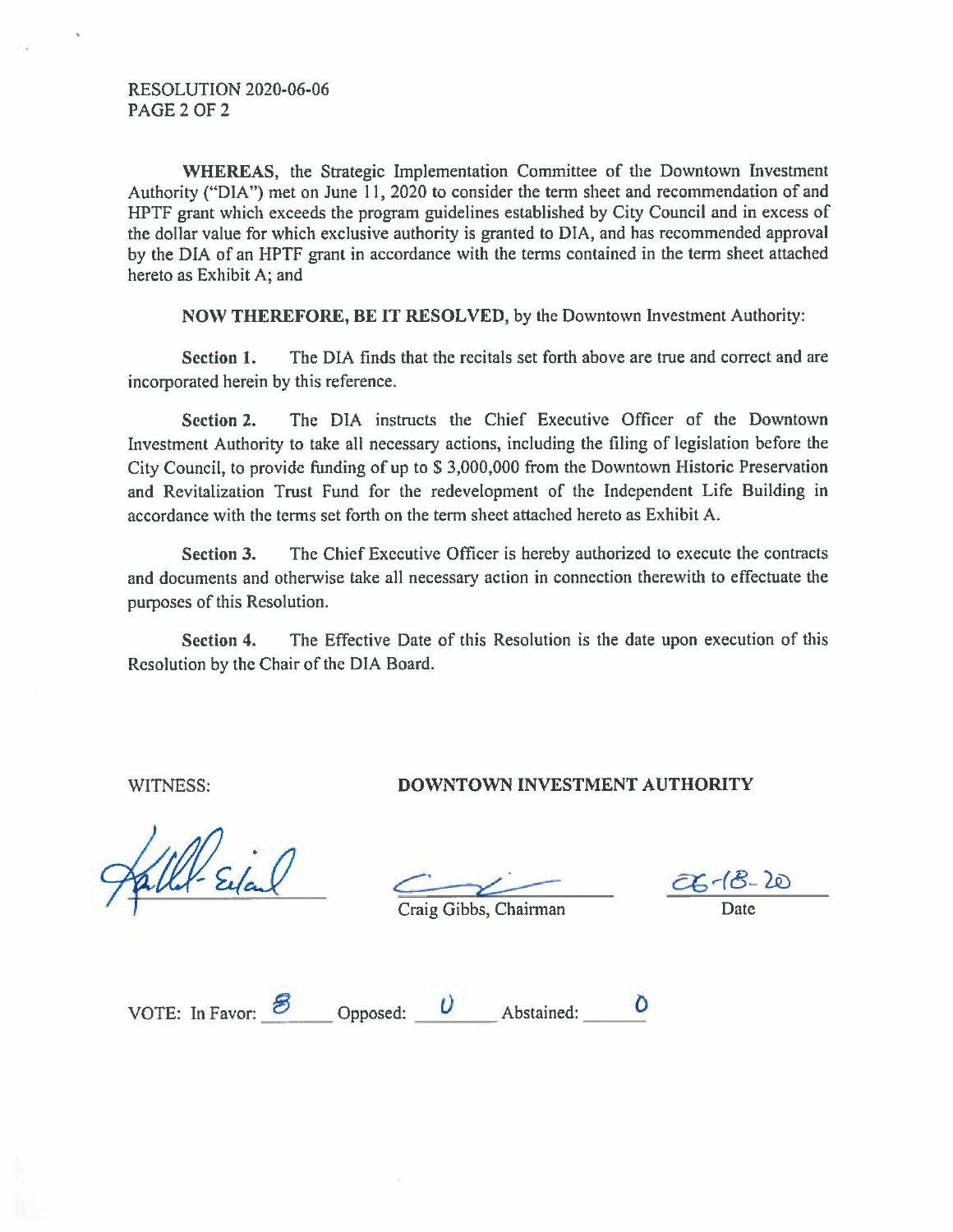

# Downtown Investment Authority

### **RESOLUTION 2020-06-06 EXHIBIT A - TERM SHEET**

Project Name: Independent Life Building a Mixed-Use Redevelopment (residential/commercial)

Developer/ Applicant: PEP10, LLC (led by Augustine Development Dev elopement Group)

Total Development Costs (estimate): \$30,000,000

Equity (proposed): \$7,000,000 (23.3% of TDC)

City Funding: No more than **\$3,000,000 (**through the City of Jacksonville Downtown Historic Preservation and Revitalization Trust Fund as recommended by the Downtown Investment Authority), as follows:

Infrastructure: No City of Jacksonville infrastructure funding or support is requested.

Land: No City of Jacksonville owned land or building is requested.

Loans: No City of Jacksonville loans have been requested.

HPTF Grant: **\$3,000,000** (subject to verification of qualified development expenses) from the Downtown Historic Preservation and Revitalization Trust Fund (the "HPTF").

Grant funds shall be used in accordance with the Downtown Historic Preservation and Revitalization Trust Fund guidelines.

- The HPTF Grant will be disbursed at issuance of the last needed Certificate of Occupancy for the project, to be completed in accordance with all Historic Preservation approvals applicable at the time of evaluation or as may be further approved by each of the appropriate authorities prior to completion, and as determined by a post-work inspection conducted by the Historic Preservation Section of the Planning and Development Department or consultant to examine the Developer's compliance with previously approved building permits, Certificate of Appropriateness ("COA"), and all Historic Preservation Section interpretations of the Trust Fund Application submitted by the Developer.
- The Request for Funding will require issuance of receipts or other evidence of qualifying expenditures to be submitted to and approved by the Historic Preservation Section of the Planning and Development Department prior to reimbursement.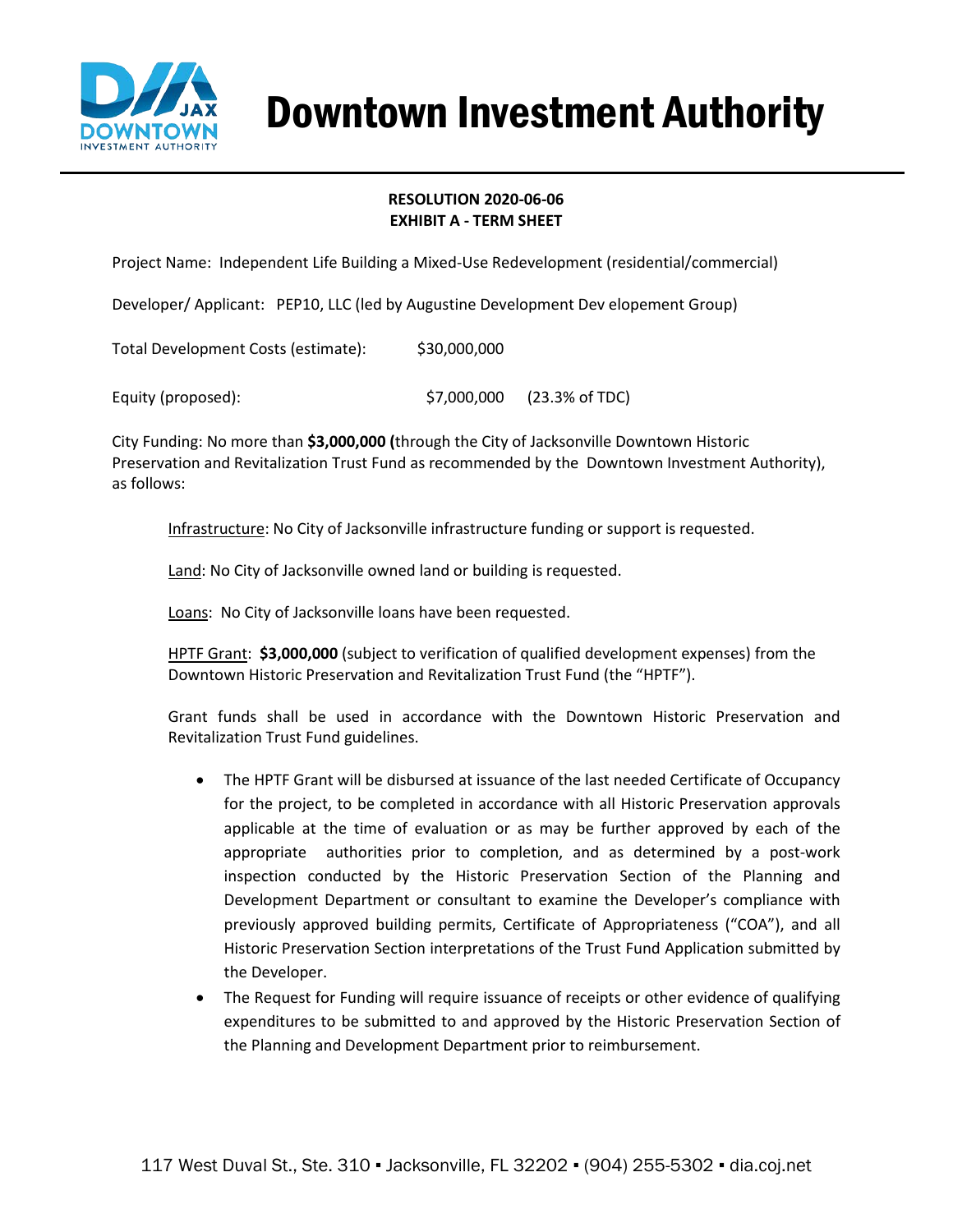#### Minimum Capital Contribution:

- The minimum total capital contribution through completion to remain eligible for the HPTF is \$30,000,000.
- Percent of COJ investment to overall project cost:  $\frac{1}{53,000,000/530,000,000} = 10\%$

#### Additional Commitments:

• In association, the Developer proposes to construct a structured parking facility to benefit the Independent Life Building and to work with the City on the provision of additional spaces for use by JFRD.

#### Performance Schedule:

- Following the requisite approvals and upon entering into a Redevelopment Agreement, the Developer agrees to commence construction within six (6) months of that Effective Date.
- The Developer further agrees to a Construction Completion Date of 18 months from the commencement date, with one three-month extension as may be requested by the Developer having shown substantial progress towards completion but delayed by unforeseen circumstances beyond its control.
- The Redevelopment Agreement shall allow the DIA CEO to extend the performance schedule for up to six (6) months in her sole discretion for good cause shown by Developer.

Conditions: This Term Sheet is limited by the following conditions:

- Downtown Investment Authority review of all development and construction timelines; and
- A completed and approved application to the Jacksonville Historic Preservation Commission for funding through the Historic Preservation and Revitalization Trust Fund; and
- Approval by the DIA Board predicated on affirmation from the COJ HPS, that initial review of the HPTF application confirms that sufficient eligible costs are found to warrant an application in the amount of \$3,000,000 with limitations of eligible costs defined further therein.
- These proposed financial terms are subject further to the approval of the Jacksonville City Council.
- There may be additional terms, conditions, rights, responsibilities, warranties, and obligations for both parties which shall be determined in a later negotiated mutually agreeable written contract (or multiple written contracts as is deemed necessary).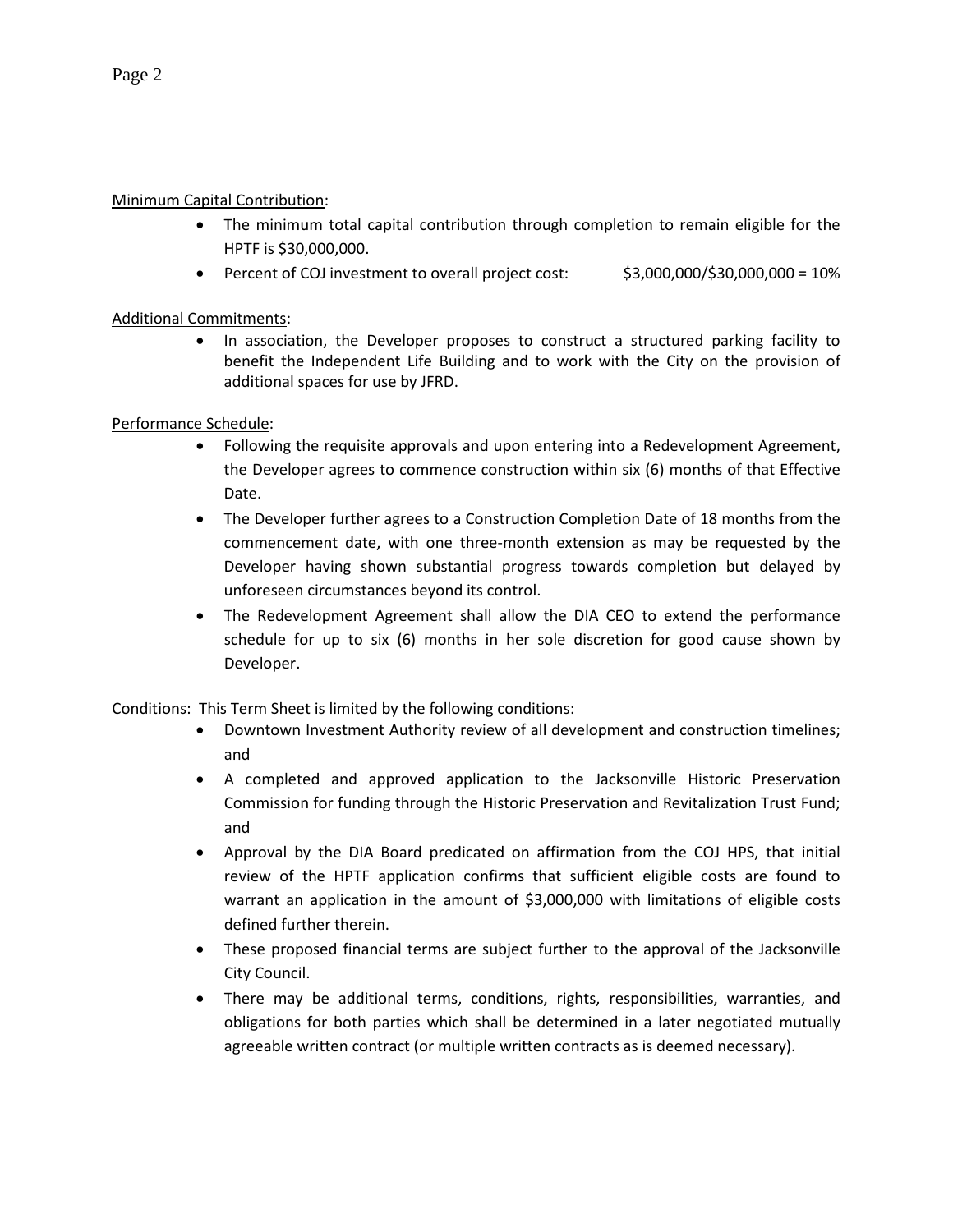## **Downtown Investment Authority Redevelopment Proposal The Independent Life Building June 15, 2020**

#### **The Project**

The Developer, PEP10, LLC, has submitted a proposal to the DIA to renovate the real property known as the Independent Life Building ("I-Life Building"), which is a historic building located 233 W. Duval Street, Jacksonville, Florida, located within the Northbank Community Redevelopment Area. The renovation of the Building is expected to cause private capital investment in the approximate amount of \$30,000,000 by or on behalf of the Developer. In order to facilitate the capital needs related to the Developer's acquisition, redevelopment, and stabilization of the project, the Developer has submitted application for a Historic Preservation Trust Fund Grant in an amount not to exceed \$3,000,000.

Redevelopment of the historic 18-story building is proposed to include a 21,000 sqft grocery, 140 apartments, and a 10,000 sqft restaurant and lounge. The building was originally constructed in 1955 as the headquarters of the Independent Life Insurance Company and has been out of service for more than 25 years. Returning this 165,000 sqft property to productive use, is a major step forward in the preservation of a historic property and revitalization of Downtown Jacksonville. The project is projected to create 100 jobs over 14 months including 55 in the grocery store, 25 in the restaurant, 10 building maintenance staff, and 10 leasing personnel.

The I-Life Building redevelopment is a joint venture between DLP Realestate Capital Partners (financial partner) and Augustine Development Group (development team). Augustine Development Group is the development arm of Axis Income Fund led by CEO George Bochis and President Bryan Greiner. The Augustine Development Group is also the developer of the Ambassador and Ambassador Annex redevelopment efforts located across Julia Street to the west of the I-Life Building.

#### **Historic Significance**

According to the Landmark report, the Independent Life Building was one of the most important commercial high-rise buildings constructed in Downtown Jacksonville during the 1950s. Built in 1955 for the Independent Life Insurance Company, it stands as a visual reminder of the importance insurance businesses had on the development of Jacksonville in the mid-twentieth century. The eighteen story steel frame building was incorporated into images used on marketing materials, thereby promoting a "modern image" of the company. Its presence as one of the high-rise buildings in Jacksonville's skyline during this mid-century timeframe reflected the city's status as Florida's dominant financial and commercial center at the time.

The 18-story structure was designed by KBJ, Architects, a locally based architectural firm that is also responsible for most of the notable modern era buildings that make up Downtown Jacksonville's skyline, including the iconic 1974 Independent Life Building (now Wells Fargo), which the insurance company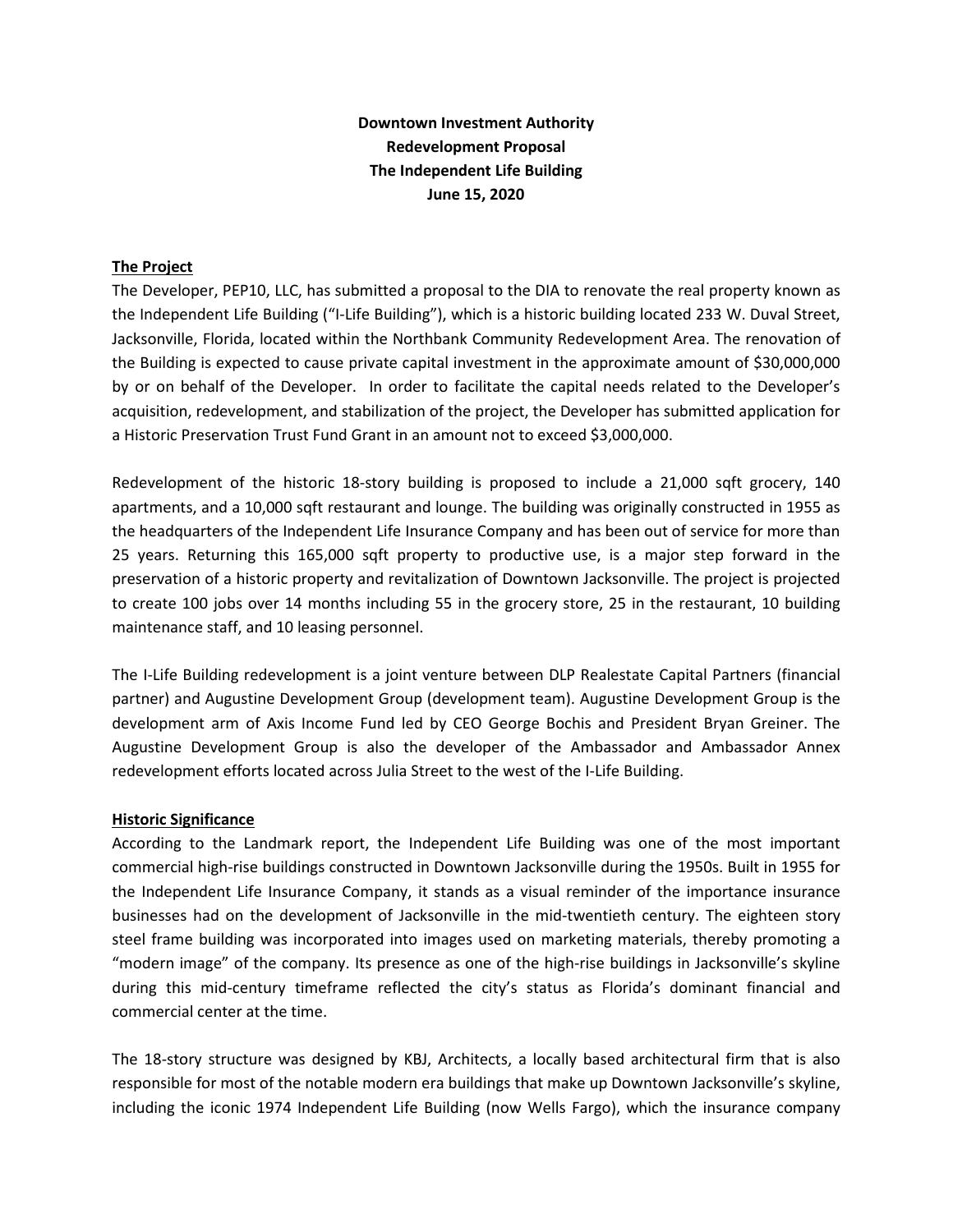later occupied, and the 1967 Gulf Life Tower (now Riverplace Tower) on the Southbank. Constructed in 1955, the Independent Life Building rises eighteen stories in height from a reinforced concrete foundation.

This project would not be feasible without support from the City Historic Preservation Trust Fund, or alternative capital subsidy. The building requires significant restoration work in addition to abatement of hazardous materials to make it ready to be used once again and contribute to the City's tax base. Projects of this type are inherently more costly than new suburban construction due to urban site constraints, deteriorated condition of the existing building, and inefficiency of the existing building structure.

In addition to the historic nature of the building, and job creation in Downtown Jacksonville, the building's central proximity to City Hall, both the Federal Courthouse and the Duval County Courthouse, the State's Attorney Office, and Jacksonville Fire and Rescue Department, many centers of employment, and other redevelopment efforts such as the Ambassador Hotel and its Annex, all serve to heighten the importance of this effort. These reasons, coupled with the historic significance of the building, support the request to exceed the \$1,000,000 cap on HPTF funding.

## **Capitalization**

- Per the COJ HPS Grant Application dated October 21, 2019, development costs for the project total \$30,063,268.
- Sources for redevelopment include:

| $\checkmark$ Conventional Debt | \$20,000,000 |
|--------------------------------|--------------|
| $\checkmark$ Owner's Capital   | \$7,063,268  |
| $\checkmark$ HPTF Grant        | \$3,000,000  |

- At May 1, 2020, the Developer reported the following costs covered to date through equity injections:
	- \$3,700,000 Purchase price
		- 400,000 Architect
		- 100,000 Engineer
		- 40,000 Lender app fee
		- 20,000 Historic Consultants
		- 25,000 General Contractors
		- 36,000 Professional services (Insurance and Surveying)
		- 20,000 Preconstruction services
	- \$4,321,000 TOTAL
- A debt term sheet for a \$20 million construction/mini-perm loan provided by ORIX RE Holdings, LLC is on file and was confirmed with the issuer to remain in effect. Confirmation of the \$40,000 Lender Application fee was also verified.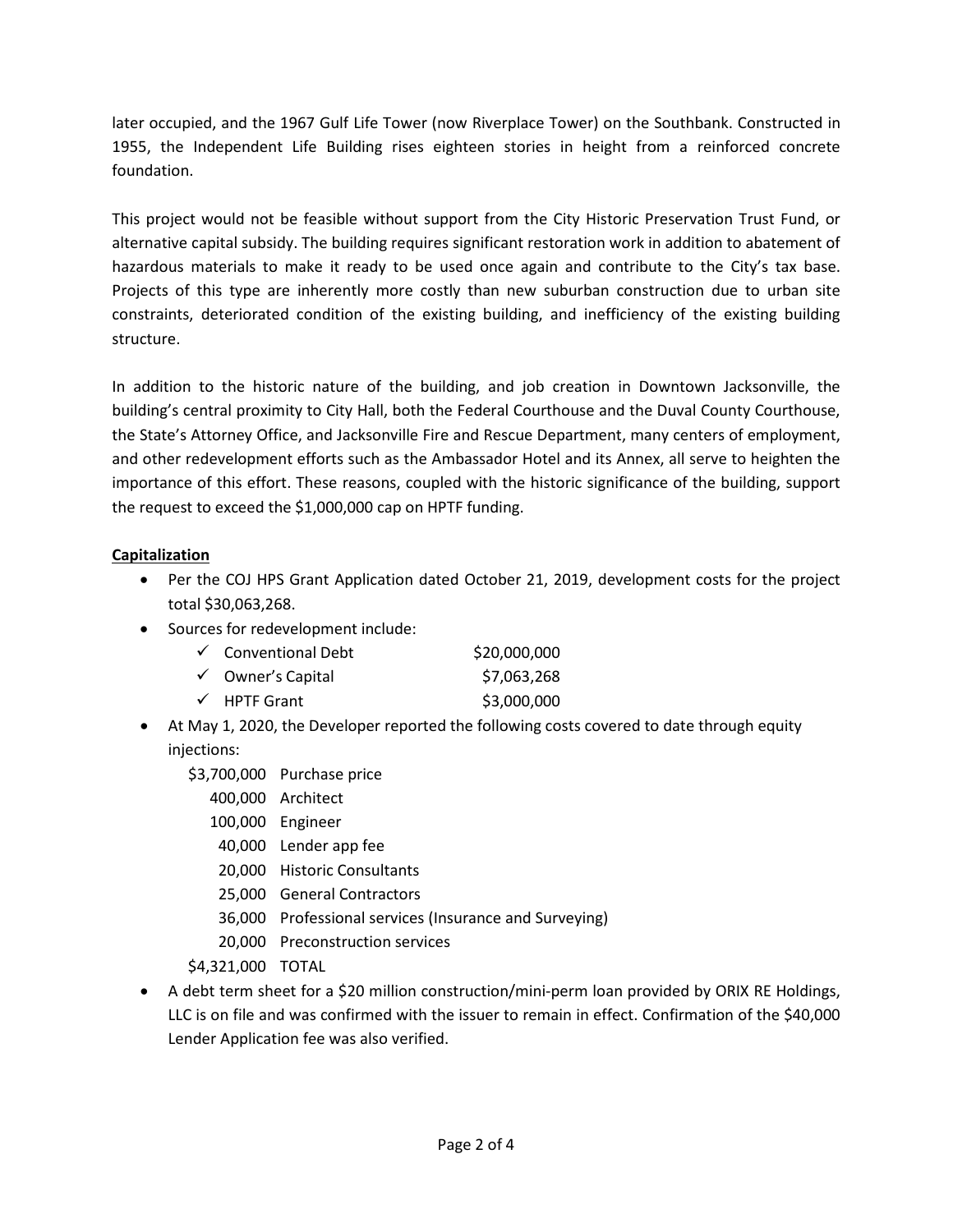#### **Performance Schedule**

- Following the requiste approvals and upon entering into a Redevelopment Agreement, the Developer agrees to commence construction within six (6) months of that effective date.
- The Developer further agrees to a construction completion date of 18 months from the commencement date, with one three month extension as may be requested by the Developer having shown substantial progress towards completion, but delayed by unforeseen circumstances beyond its control.
- The Redevelopment Agreement shall allow the DIA CEO to extend the performance schedule for up to six (6) months in her sole discretion for good cause shown by Developer.
- The minimum total capital contribution through completion to remain eligible for the HPTF is \$30,000,000.

## **Downtown Historic Preservation and Revitalization Trust Fund Grant**

The Independent Life Building was awarded Landmark Status with the passing of ordinance 2020-139-E, April 28, 2020. The Developer has submitted plans to the US Dept. of the Interior, National Park Service ("NPS") for approval of Part 2 Historic Preservation Certification after being awarded Part 1 certification February 11, 2016, indicating "potential historic significance" and eligible for nomination be listed in the National Register of Historic Places from the NPS. Entering into the Redevelopment Agreement requires approvals of the development plan as proposed, by all applicable agencies including issuance of a Certificate of Appropriateness by the Historic Preservation Section of the Jacksonville Planning and Development Department.

This proposal contemplates an award of a Downtown Historic Preservation and Revitalization Trust Fund Grant to the Developer, in an amount not to exceed \$3,000,000 to fund the on-site HPTF improvements in accordance with the Certificates of Appropriateness and all required approvals and subject to all terms and conditions found within the Redevelopment Agreement.

Payment of the Historic Preservation Trust Fund (redevelopment completion) Grant is to be contingent upon qualifying eligible expenditure(s) pursuant to criteria established by the United States Department of Interior for Historic Preservation and a letter from the Jacksonville Historic Preservation Section informing DIA of which expenses are determined to be eligible for reimbursement from the Trust Fund.

The Redevelopment Grant shall be the lesser of \$3 million or the sum of:

- i. fifty percent (50%) of total eligible exterior rehabilitation and restoration costs.
- ii. twenty percent (20%) of total eligible interior rehabilitation and restoration costs.
- iii. twenty percent (20%) of total eligible building and fire code improvement costs.

The HPTF Grant will be disbursed at issuance of the last needed Certificate of Occupancy for the project, to be completed in accordance with all Historic Preservation approvals applicable at the time of evaluation and as determined by a post-work inspection conducted by the Historic Preservation Section of the Planning and Development Department or consultant to examine the Developer's compliance